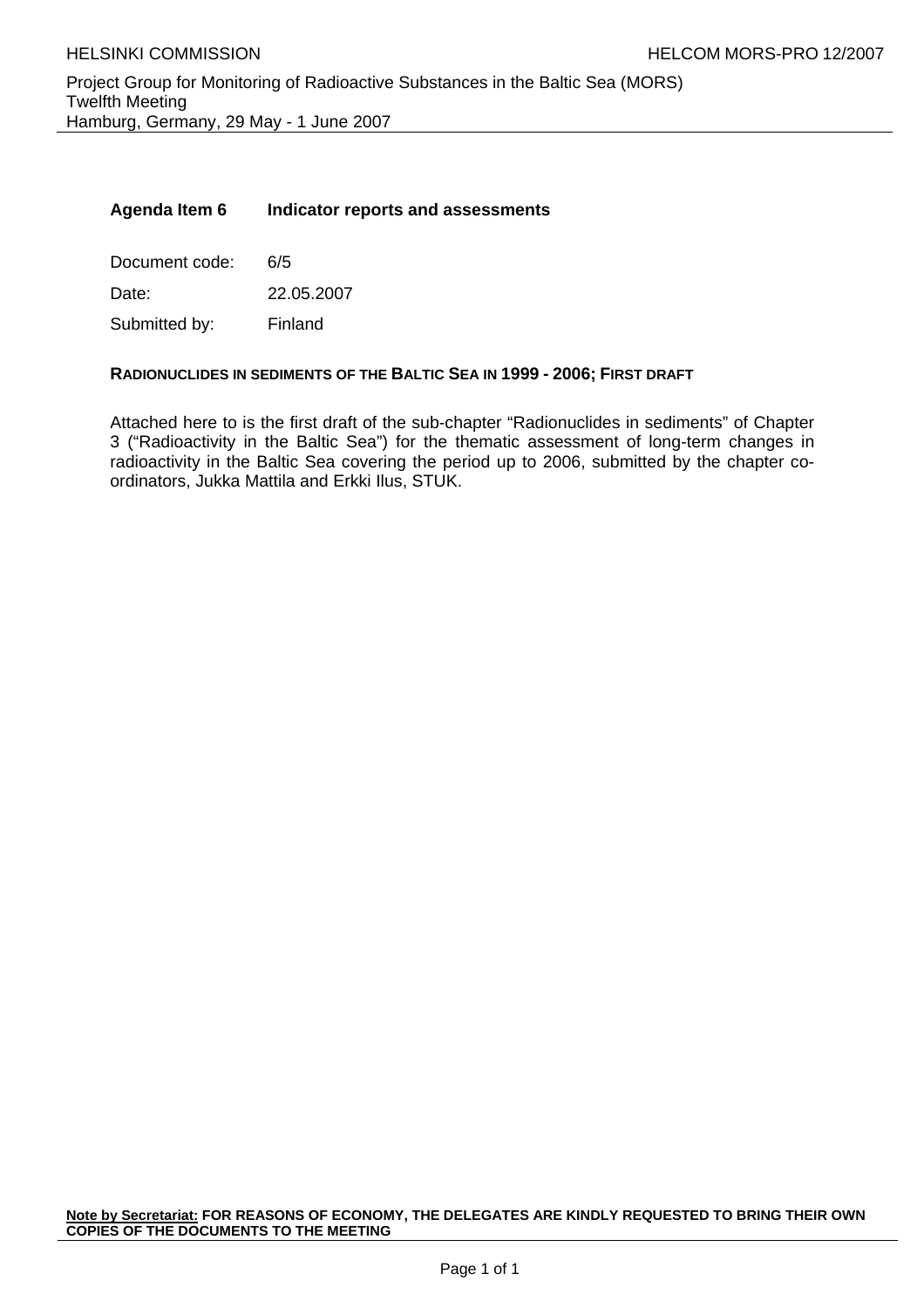

# *Radionuclides in sediments of the Baltic Sea in 1999 - 2006*

Jukka Mattila and Erkki Ilus, STUK

## **Introduction**

Sediments are playing a significant role, when monitoring the state of the environment and radioactivity in the Baltic Sea. Many radionuclides tend to bind to the sediment particles creating a storage of radioactivity to the bottom. Many radionuclides could also be measured quite easily from sediment samples, because of the high  $K_d$ 's (distribution coefficients). In a proper monitoring station, sediment layers have stored continuous deposition of sediment material and radionuclides for long time periods, that allow us to study the history and total amounts of certain radionuclides in the Baltic Sea.

In the recent years several articles and reports have been published, where the radioactivity in sediments have been used except for monitoring, also for scientific purposes. Both natural and artificial radionuclides have been used e.g. in estimation of sediment accumulation rates and dating of the sediments (Jensen et al. 2003, Mattila et al. 2006). Radioactivity has also been used as a tracer in intercomparison of sediment sampling devices (HELCOM 2000). The concentrations and amounts of transuranic elements as plutonium activities in the environment of the Baltic Sea have been summarized during the reporting period (Ikäheimonen 2003).

This report is a short summary of the radioactivity in the Baltic Sea sediments in the years 1999 - 2006. Radioactivity in sediments has been reported previously in HELCOM 1995 and 2003. Most recently the report "Long-lived radionuclides in the seabed of the Baltic Sea" has summarized the inventories of 137Cs, gave new knowledge about the artificial radioactivity in sediments and took steps toward an estimation of the amounts of natural radioactivity as <sup>40</sup>K and <sup>226</sup>Ra activities in the surface sediments of the Baltic Sea (Ilus et al. 2007).

### **Material and methods**

All the data is based on the HELCOM database, in which the Contracting Parties have yearly reported recent data. The amount of the sediment samples in the years 1999 - 2006 was (3461 + year 2006). The sampling techniques used by different countries are described previously (HELCOM 2003). Also the sediment types and the bottom morphologies have been described previously in many studies (Winterhalter 1972, Winterhalter et al. 1981, HELCOM 2003). The methods used in the radionuclide inventories are described in many context (Salo et al. 1986, HELCOM 2003, Ilus et al. 2007). In general, the inventories in sediments were based on mean total amounts of radionuclide activity concentrations in sediments and the surface areas of different sea areas taking into account the surface areas and the activities in soft and hard bottoms respectively.

### **The sources of artificial radioactivity**

In 1999 - 2006 there were no major events increasing considerably the artificial radioactivity in the Baltic Sea sediments. In general, the main sources of artificial radioactivity have still been the fallout from the Chernobyl accident in year 1986 and the global fallout mostly in 1950's and 1960's (HEL-COM 2003). Nuclear reprocessing plants (Sellafield in UK and La Hague in France) have had smaller influence on the radioactivity in the southern Baltic Sea. Also other nuclear facilities, such as nuclear power plants, hospitals and certain research institutes have had small inputs mainly locally in radionuclide concentrations in sediments. Furthermore, rivers are still bringing radionuclides from the drainage areas to the sea.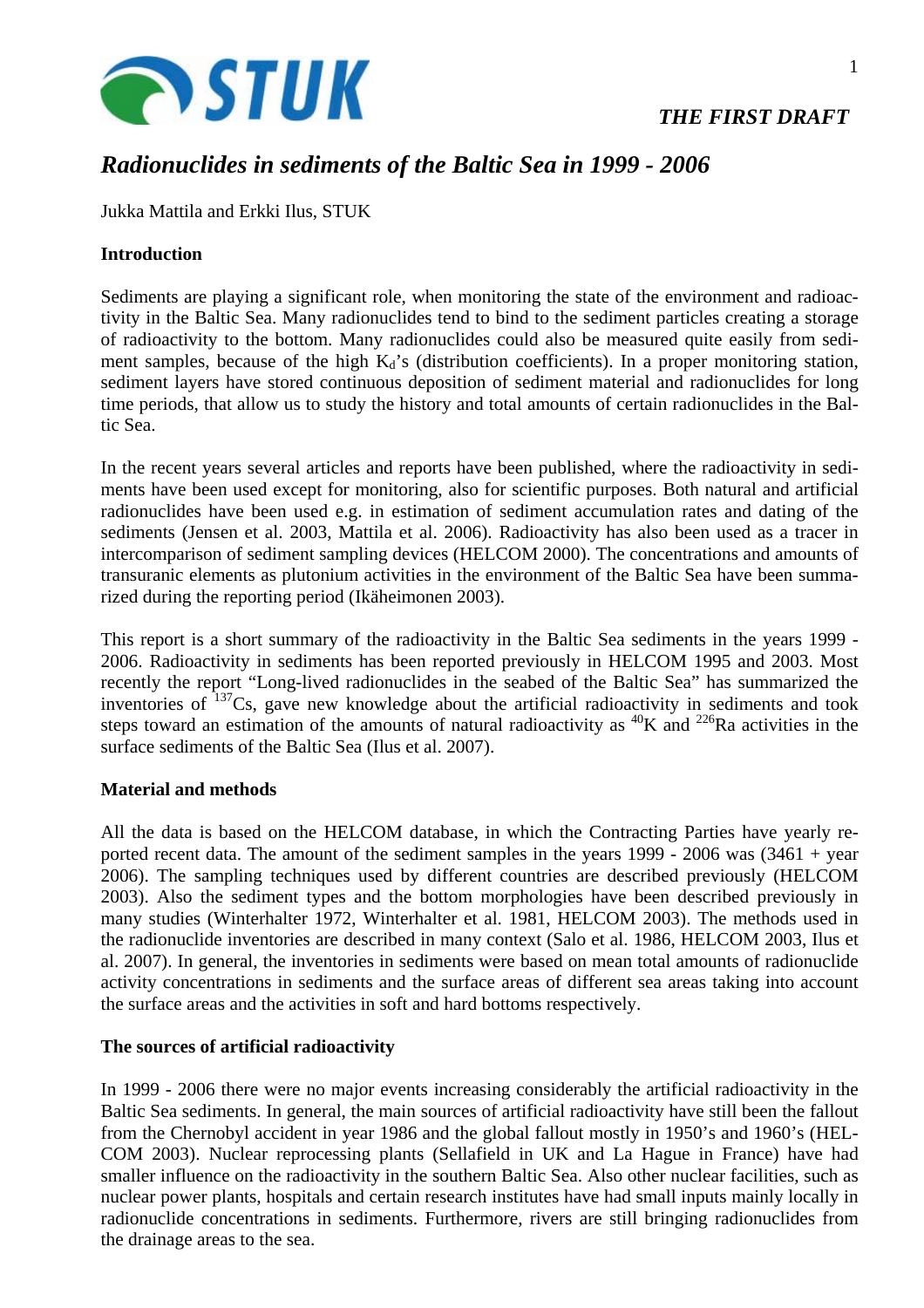

### **Results and discussion**

The amounts of artificial radioactivity have not increased noticeably in the bottom sediments during the years 1999 - 2006. Most of the long lived artificial radioactivity is due the  $^{137}Cs$  and mostly found in the bottom sediments in the Gulf of Bothnia (especially in the Bothnian Sea) and in the eastern part of the Gulf of Finland (figure 1). The amounts of the  $137<sup>7</sup>Cs$  have been relatively even during the reporting period (figure 2). Artificial radioactivity from the Chernobyl and global fallouts is partly going to be buried to sediments in the accumulation bottoms. Nonetheless, a part of the activity bound in the sediments, is moving from the erosion/transportation bottoms toward the accumulation bottoms.

In spite of carefully planning of the monitoring programs, there are still a lot of factors affecting the results of the sediment studies and causing variations in time trends as could be seen in figure 2 (HELCOM 2000, HELCOM 2003, Mattila et al. 2006,). For example, variation inside the sedimentation basins and around the monitoring stations can be large due to the heterogeneity of soft sediment deposits. The differences in sampling techniques increase also variability in the results. The bottom dynamics affect accumulation, transportation/erosion, and hydraulic sorting of sediments. At the moment, we know relatively little about the variability in sediments around the monitoring stations.

Most of the radioactivity in the sediments in the Baltic Sea is originated from naturally occuring radionuclides. In the recent years, the activity concentrations of naturally occuring radionuclides with long half-lives as e.g. <sup>40</sup>K (T<sub>1/2</sub> 1,3x10<sup>9</sup> a), <sup>226</sup>Ra (T<sub>1/2</sub> 1600 a) and <sup>232</sup>Th (T<sub>1/2</sub> 1,4x10<sup>10</sup> a) have been reported to the database. In the surface sediments, the concentrations of  ${}^{40}$ K (in 0 - 10 cm layer) varied between 300 - 1100 Bq kg<sup>-1</sup> d.w., those of <sup>226</sup>Ra (in 0 - 10 cm layer) between 10 - 90 Bq kg<sup>-1</sup> d.w. and those of  $^{232}$ Th (in 0 - 30 cm layer) between 13 - 42 Bq kg<sup>-1</sup> d.w.. The activity levels of these nuclides depend on the type of sediments. In the sediment baseline study, we also tried to estimate for the first time the total amounts of  ${}^{40}$ K and  ${}^{226}$ Ra in the Baltic Sea sediments, but at this time the estimations had to be limited only the uppermost layers of the recently accumulated sediments. The total amounts in the 0 - 10 cm layer were estimated to be roughly about 8500 TBq for  ${}^{40}$ K and about 420 TBq for  $^{226}$ Ra.

In the Baltic Sea sediments, there are still considerable amounts of artificial radioactivity due to radionuclides with longer half-lives. Nonetheless, the artificial radioactivity is not expected to cause harmful effects to the Baltic Sea wildlife. After the Chernobyl fallout, there were also elevated concentrations of many short living radionuclides such as <sup>60</sup>Co (T<sub>1/2</sub> 5.3 a),<sup>103</sup>Ru (T<sub>1/2</sub> 39.3 d), <sup>106</sup>Ru  $(T_{1/2}$  372,6 h),  $^{110m}$ Ag (T<sub>1/2</sub> 249,8 d) and  $^{125}$ Sb (T<sub>1/2</sub> 2,8 a), but because of their short half-lives, the activities of these radionuclides have decreased considerably or even mostly vanished (HELCOM 2003).

In the sediment baseline study (Ilus et al. 2007), it was also possible to get new knowledge about artificial radionuclides as <sup>99</sup>Tc (T<sub>1/2</sub> 2,1x10<sup>5</sup> a) and <sup>237</sup>Np (T<sub>1/2</sub> 2,1x10<sup>6</sup> a) by using the mass spectrometric methods. In the surface sediments, the concentrations of  $^{99}$ Tc (in layer 0 - 10 cm) varied between 0.04 and 1.30 Bq kg<sup>-1</sup> d.w., when the activities of <sup>237</sup>Np (in layer 0 - 20 cm) varied between 0.2 and 6.5 mBq kg<sup>-1</sup> dry weight. The total amount of  $^{237}$ Np in the sediments of the Baltic Sea was estimated to be about 0.02 TBq (ILUS ET AL. 2007).

In the years 1999 - 2006 the activities of  $^{137}Cs$  (T<sub>1/2</sub> 30.2 a) have been relatively even in different monitoring stations of the Baltic Sea (figure 2). After the Chernobyl accident, activities of  $^{137}Cs$  have been studied a lot, because there were lot of caesium activity in the fallout and because it has long half-live, high  $K_d$ 's in brackish water environment and because it is relatively easy to measure. In the recent inventory, we estimated that the total amount of  $^{137}Cs$  activity in the Baltic Sea sediments was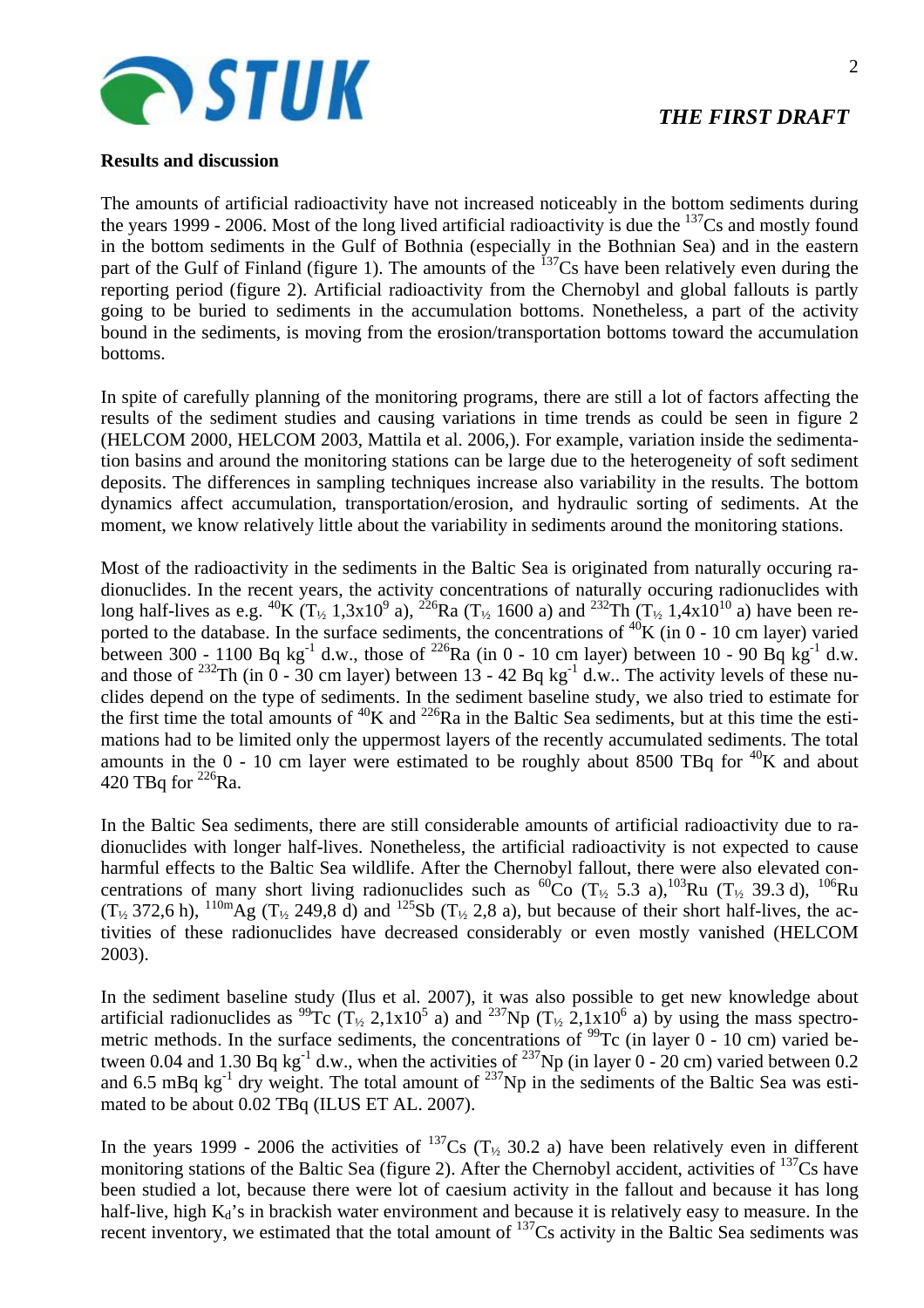

about 2100 - 2400 TBq at the beginning of the 2000s. This amount was about 8 - 9 times higher in comparison to the amounts of pre-Chernobyl level in the beginning of the 1980s (table 1). In the recent years, caesium has continued deposit onto bottom sediments and, at same time, the physical half-live (30.2 a) reduces the activities slowly. Most of the  $137Cs$  activity is in the bottoms of the Bothnian Sea and in the eastern Gulf of Finland (figure 1). The new information achieved increased our knowledge about the distribution of  $^{137}Cs$  activities between so called hard and soft bottoms in the open sea areas. The total amounts of  $^{137}Cs$  activities on hard bottoms varied from 0.3 % to nearly 14 % of those on soft bottoms, when the average ratio was only about 4 % (Ilus et al. 2007).

The reported values of <sup>239,240</sup>Pu (<sup>239</sup>Pu T<sub>1/2</sub> 2,4x10<sup>4</sup> a, <sup>240</sup>Pu T<sub>1/2</sub> 6563 a) activities have ranged between 0.01 and 14.10 Bq kg<sup>-1</sup> d.w. and values of <sup>238</sup>Pu (T<sub>1/2</sub> 87,7 a) activities between 6 and 480 mBq kg<sup>-1</sup>. New information about plutonium was also achieved recently. The total amount of the <sup>239,240</sup>Pu activities was estimated to be about 15.3 TBq (table 1). Most of the plutonium is originating from the global fallout, but there were small amounts of  $^{238}$ Pu and  $^{241}$ Pu in the fallout of Chernobyl accident that could be seen in the activity ratios of  $^{238}Pu^{239,240}Pu$  and  $^{241}Pu^{239,240}Pu$  and in the excess amounts of 241Pu (Ikäheimonen 2003).

Table 1. Results of inventories of the total activities of  ${}^{90}Sr$ ,  ${}^{137}Cs$  and  ${}^{239,240}Pu$  in the sediments of the Baltic Sea (Ilus et al. 2007). \*=rough estimate, \*\* years 1987 - 1988

| year / time period  | Sr-90 (TBq)     | Cs-137 (TBq) | Pu-239,240 (TBq) Reference |                   |
|---------------------|-----------------|--------------|----------------------------|-------------------|
| begin of the 1980's | 12              | 277          | 15                         | ⊺Salo et al. 1986 |
| 11990-1991          | $\qquad \qquad$ | 1200 - 1400  | 18**                       | HELCOM 1995       |
| 1998                | $\,$            | 1940 - 2210  | $\,$                       | HELCOM 2003       |
| 12000 - 2005        | 26*             | 2100 - 2400  | 15.3                       | HELCOM 2007       |

The activities of the artificial radionuclides <sup>90</sup>Sr (T<sub>1/2</sub> 28.5 a) and <sup>241</sup>Am (T<sub>1/2</sub> 432.7 a) are mostly originating from the global fallout. It has been estimated that the input of <sup>90</sup>Sr activity from the Chernobyl fallout to the Baltic Sea, has been only 13 % of the total amount of  $\frac{90}{9}$ Sr activity in the Baltic Sea (HELCOM 2003). Because of the small share in the Chernobyl fallout and the costly analytical methods, the interest on <sup>90</sup>Sr has been reduced and there are only relatively few data available. In the years 1999 - 2006 the reported <sup>241</sup>Am concentrations ranged from 0.08 to 4.80 Bq kg<sup>-1</sup> d.w. and those of  $^{90}$ Sr from 0.1 to 73.8 Bq kg<sup>-1</sup> d.w.. Due the limited data, the present total amounts of these activities are difficult to estimate. A rough estimate for the total amount of  $\rm{^{90}Sr}$  in the sediments of the Baltic Sea was about 26 TBq (Ilus et al. 2007).

### **Future work and Recommendations**

The monitoring work of radioactivities in the Baltic Sea is essential also in the future. The continuous monitoring work and time trends of the radioactive substances are the base for understanding the state of the Baltic Sea environment and radioactivity. However, there are still several gaps in our knowledge of radioactivity in the sediments of the Baltic Sea, as noted previously (HELCOM 2003, Ilus et al. 2007). In the near future, we should attempt to fill these gaps and increase our knowledge of the activities of e.g. Sr-90, Am-241 and natural radioactivities such as Pb-210 in the sediments of the Baltic Sea. Also the relevant works in the future include assessments of the impacts of ionising radiation on the environment of the Baltic Sea.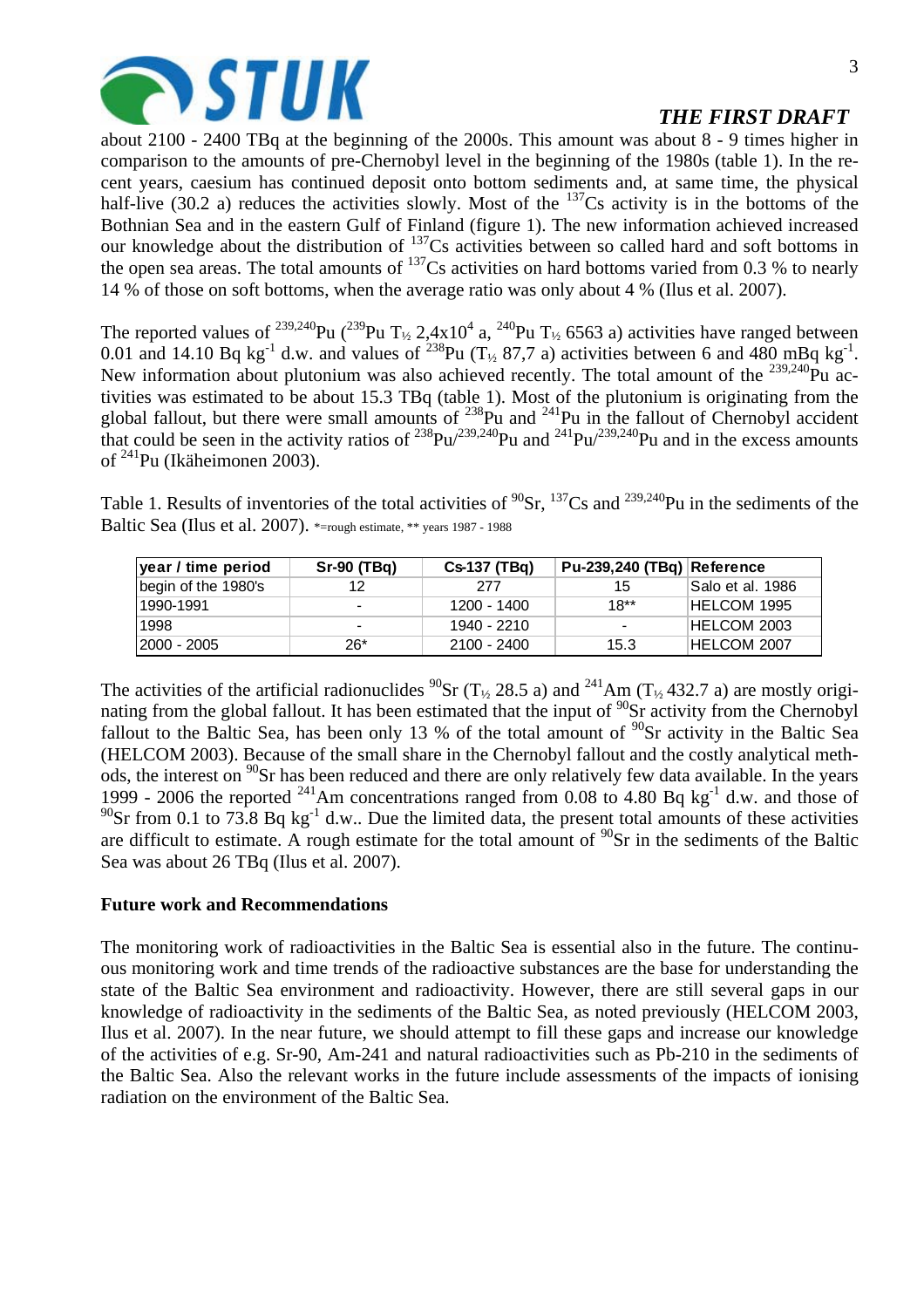



Figure 1. Total amounts of  $^{137}Cs$  activities (Bq/m<sup>2</sup>) in different sampling stations in the Baltic Sea in the late 1990s and the beginning of the 2000s (Ilus et al. 2007).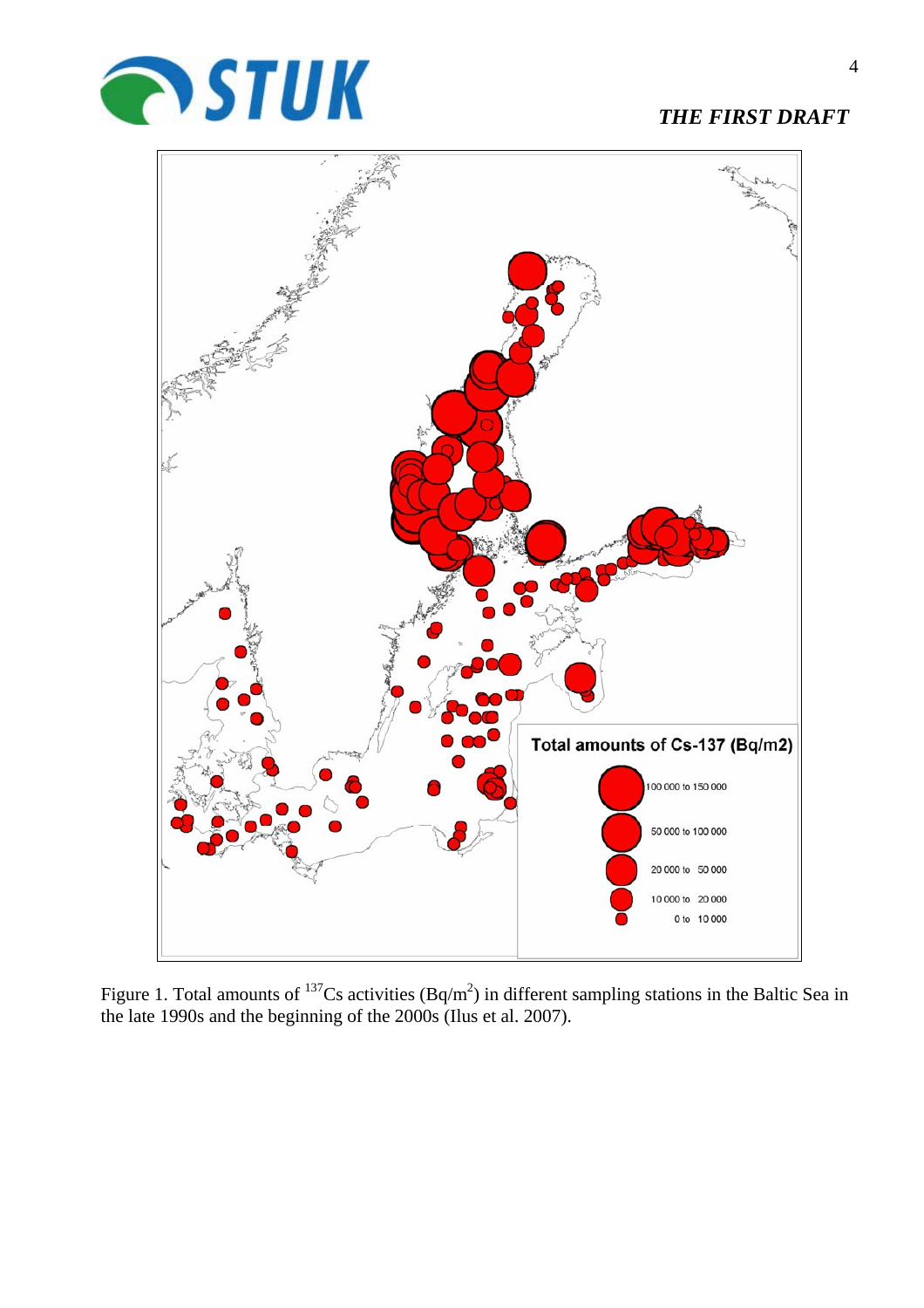



Figure 2. (Note the different scales in figures) Total amounts of  $^{137}Cs$  activities (Bq/m<sup>2</sup>) in some monitoring stations in the Baltic Sea. Pre-Chernobyl level (average in 1980 - 85) and the average level in 1999 - 2006 are indicated in numbers.